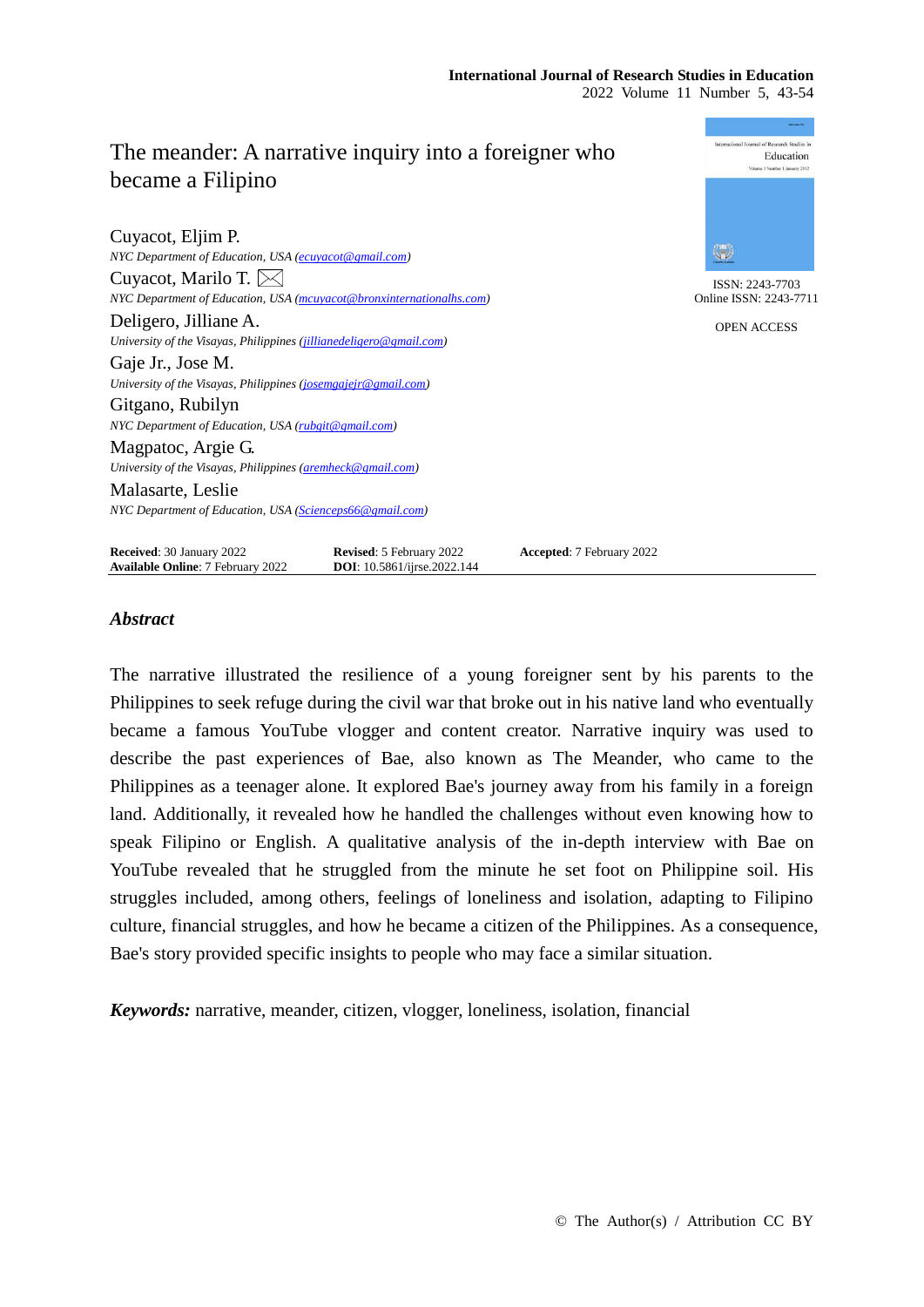# **The meander: A narrative inquiry into a foreigner who became a Filipino**

#### **1. Introduction**

This narrative inquiry concerns the Meander, age 18, named Bae. In 2013, his parents sent him to the Philippines during the outbreak of the civil war in their native land. The narrative of the story was adapted from an interview with Bae conducted by a YouTube vlogger. In this story, Bae recounts how he survived living alone and away from his family. Bae's story is an inspiration to those who have gone through similar experiences. His story illustrates his resilience in the face of the challenges and difficulties of being a foreigner in a foreign land. In this narrative, he described how he overcame challenges and turned them into motivation to become a Filipino citizen. Researchers were drawn to the story due to its uniqueness given that he was sent alone to a foreign land. He is now one of the most influential YouTube vloggers under the pseudonym "The Meander". The use of narrative inquiry as a research design involves using stories as data and as a method to understand people's experiences. It presents a chronological account of an individual's experiences, based on their personal, social, and historical context, and it incorporates the significant themes of those lived experiences (Creswell, 2013). It is argued by those who use this design that stories are the closest thing to a shared experience. In this study, we examined the challenges faced by a young migrant forced to move to a foreign country. Specifically, we investigated how the young man managed to adjust to the situation. Researchers hope that others in a similar predicament can learn from this study.

### *1.1 Objectives of the Study*

This study was conducted to examine and write the details of the past experiences of a young Meander who lived and studied in the Philippines. His story was shared through an interview online and expected to help people understand the reasons why foreigners wanted to become a Filipino citizen. It investigated how the participant managed to overcome the challenges of living alone away from his parents and siblings at a young age.

## **2. Methodology**

Qualitative research allows for simultaneous collection and analysis of data (Creswell, 2003). As a result, data analysis began immediately after watching the interview and continued throughout transcription. Bruner (1986) described two types of cognition in narrative inquiry, specifically, the paradigmatic and narrative inquiry methods. Polkinghorne (1988) defined the former as the telling of stories as a "virtually uninterrupted monologue", while Bruner defined it as the recognition of elements as members of a category. However, the latter combines elements into a story with plots (Bruner, 1989) and provides meaningful structures through which to organize incoherent data components (Dole, 2001). The narrative analysis concept of Bruner (1986), which was further developed by Polkinghore (1988), provided the opportunity to move from analysis to storytelling, since Gergen and Gergen (1986) suggest that this is "perhaps the most essential ingredient of a narrative accounting (or storytelling), [that] is, its capability to structure events in such a way that they demonstrate, first, a connectedness or coherence, and second, a sense of movement or direction through time". Further, Polkinghore (1988) also argued that the story "must fit the data while at the same time bringing an order and meaningfulness that is not apparent in the data themselves". A combination of these two methods was used in analyzing the data.

While transcribing the one-on-one interview, the researchers were able to immerse themselves in the data (Ching, 2021; Teng, 2020; Riessman, 2005). Having read the transcriptions of recorded interviews, we listened and watched the video interview repeatedly in order to understand the emotions and it is important to include both words and specific features (crying, long pauses, laughter).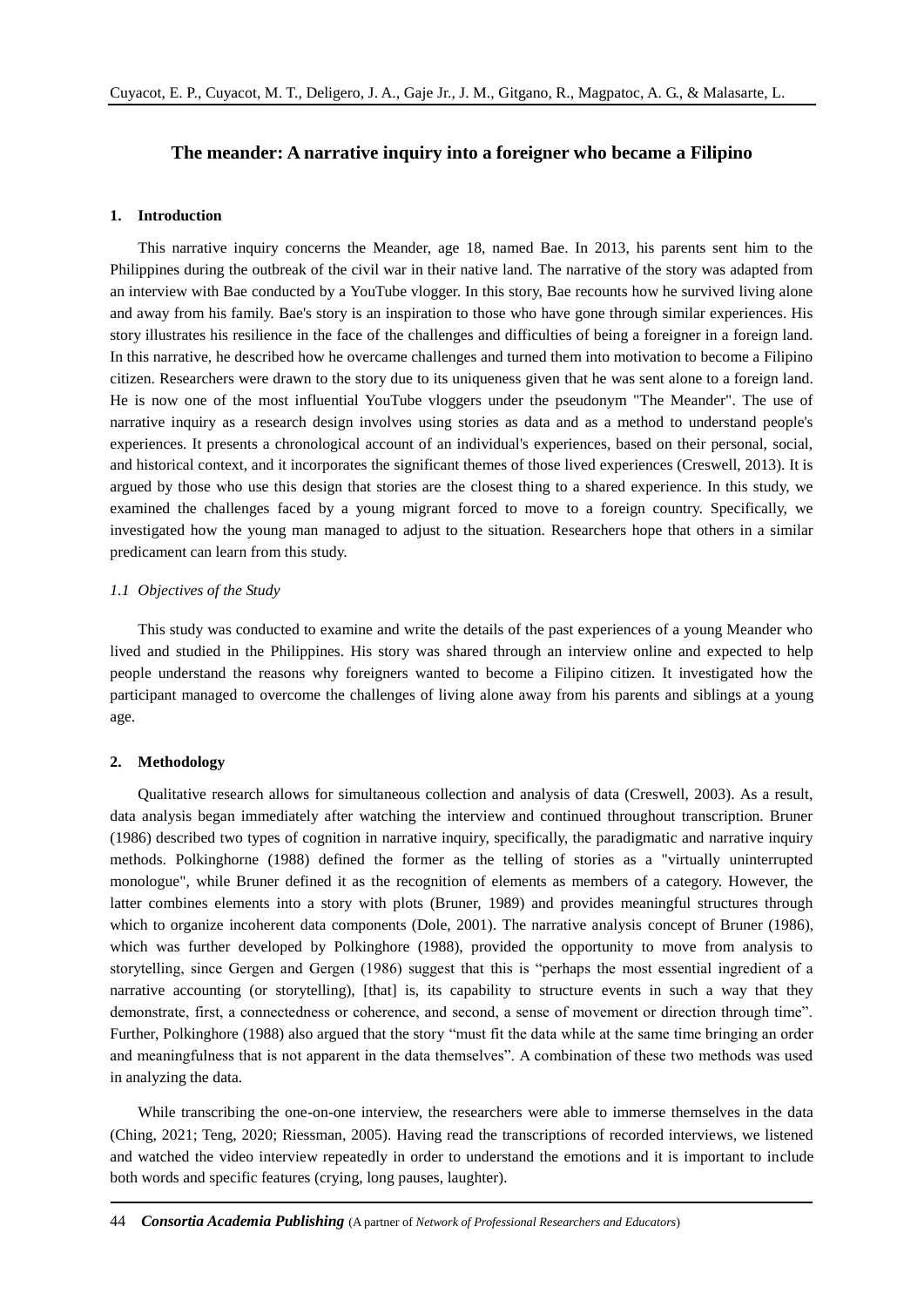The text that was used in this study was an in-depth semi-structured interview conducted by a vlogger in her YouTube Vlog. During the interview, Bae answered several open-ended questions, especially about his experiences as a foreigner living in the Philippines away from his family. Some of his stories were also clarified with the help of follow-up questions. The interview lasted about 25 minutes. The video was played multiple times; the narratives were carefully transcribed. After reading the transcription several times, different themes emerged. These themes were indexed with various highlighted colors and with notes in the margin. The themes were organized into diagrams to explore possible links among them. An initial story was then drafted from these organized themes. One limitation of the study is that there is no possibility of collaborating with the participant. In order to ensure the accuracy of the transcription, several members of the research team watched the video and read the initial story. Three other researchers were asked to listen again to the interview and confirm our coding themes. Some corrections from the researchers' review were incorporated to create the final story. And as part of our data analysis, we used the paradigmatic-type of inquiry method.

#### **3. Bae's Story**

As a result of the Civil War in the Meander's homeland in 2013, Bae's family decided to send him to the Philippines. Out of safety, his family sent him to the Philippines to study English. During that time, he was between 18 and 19 years old and his very first time away from his parents. Currently, his family lives in different places; his father lives in France and his mother and sister live in Saudi Arabia. They have unique ways of living their lives separately as he lives in the Philippines. Since he last saw them nine years ago, he definitely misses his family.

It was completely unknown to him that he would be going to the Philippines. Both his parents traveled abroad but not him. Despite his adolescence, he is a certified mama's boy. Upon telling him he could come to the Philippines, and giving him a visa, came as a surprise to him. He lashed out, protesting that he had no choice but to live his life unaccompanied. His father drove him to the airport while his mother cried, and they hadn't seen each other since exactly nine years ago. He kept in touch with them by video chatting on social media.

It was an unfortunate reality for him that his family was not able to attend his graduation. They attended it via video call; he bought a coat and went to PICC on his own. They still find it hard to believe that he graduated. Although he lived away from his family, he was able to overcome his challenges with grace and success. For instance, he knew nothing about household chores like frying eggs. However, he had no choice. The six months leading up to his departure to the Philippines were difficult for him, as he spent virtually every day crying. The six months were tough. Culture shock had taken hold of him.

He was so shocked by the experience that he stopped eating. It is a known fact that he did not usually eat Filipino food, as he preferred sandwiches. He became aware that Filipinos prefer rice overwhelmingly to anything else. Having been fed rice by Filipinos, he has adopted it and will not eat without it. According to him, rice (kanin) is life, so he adopted it. Aside from that, he did not know what meat was pork and what was not. Due to his poor English, he is unable to figure out which food to order or how to order it. He later began purchasing soft drinks and biscuits from a sari-sari store where he could get a part of his daily meal. His family was unaware that he lost almost 15 kg of body weight. After losing weight, he decided to experiment with Filipino foods. First, he tried Tinolang Manok, which he liked very much. After trying it, he was hooked. Some people might say that chicken adobo is good, but he felt it was the best. Since then, he has begun to explore more and more Filipino food. Eating isaw sounded tempting, but he was scared after finding something gross inside. He says the weirdest Filipino food he tried was not balut, but fishballs and kwek-kwek.

Nobody is willing to assist him in learning English as he decides to do so. Google showed him a list of English-language schools in Makati, so he started looking. Another challenge is how he will travel to Makati since he lived in the south, he is unfamiliar with transportation. He was overwhelmed by the number of schools in Makati when he arrived there. For hours, he wandered around Makati in search of the school without success.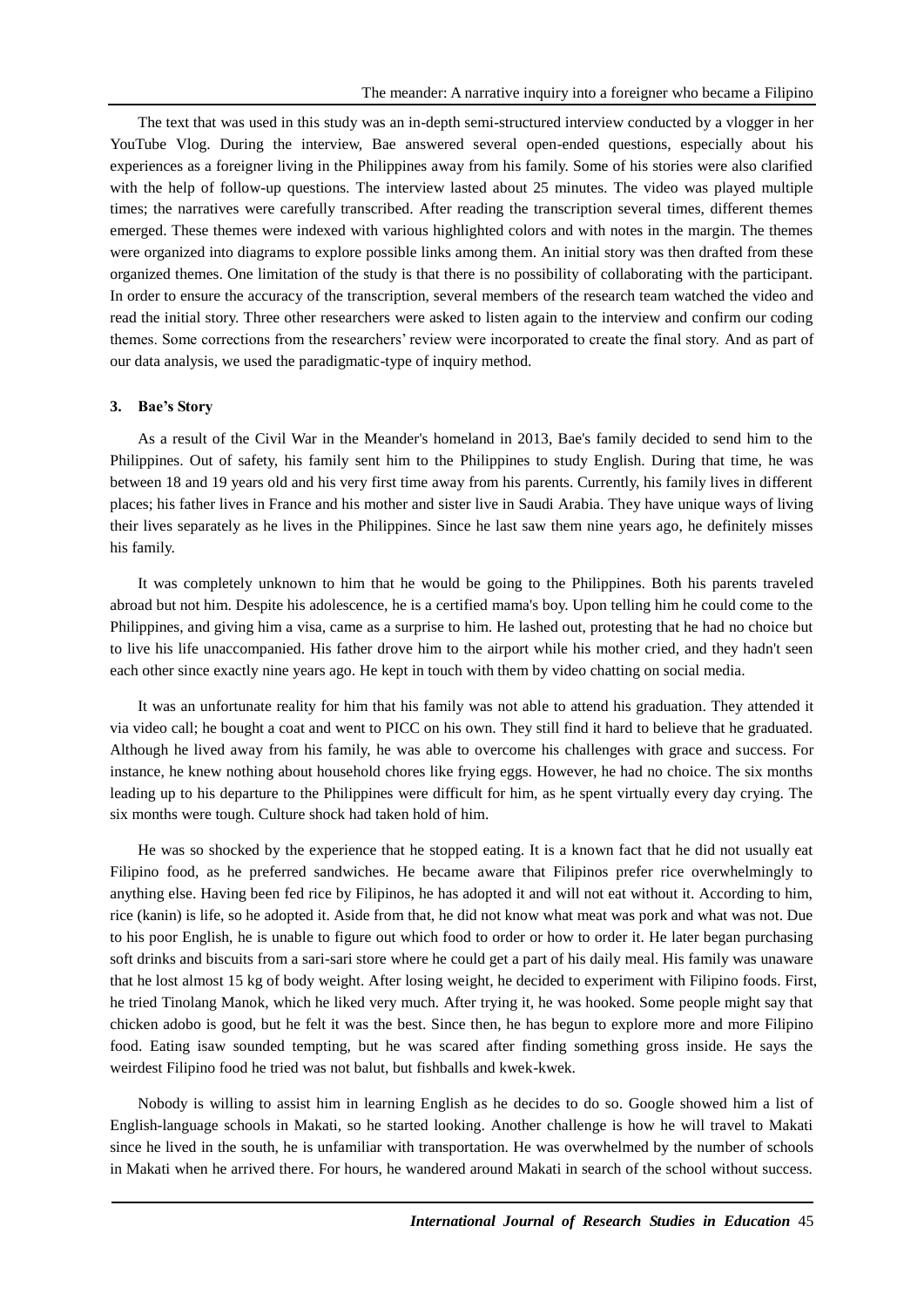Then he decided to purchase internet data and type in the address. It took him three months to learn English. At that point, he was able to interact with others and gradually began to feel comfortable. In his opinion, being able to speak is a key to interacting, understanding, and communicating with others.

That was the time he decided to start formal schooling. His family supported him financially while he was away from home. Although his father did not come from an affluent family, he was an accomplished engineer and worked for the government. Therefore, rather than giving him a regular allowance, his family sent him whatever money he needed. But he didn't ask for anything from his family. Whenever his family gives him money, he tells them that is enough. He wanted to be that way. Thus, instead of completing the course in five years, he finished the course in four years. He was highly motivated because he hoped to graduate in five years or less.

He also does not intend to be a vlogger in the Philippines. He accidentally became one. Occasionally he traveled during the summer while he was still studying. While he was traveling, he took videos of the surroundings. The beauty of the Philippines blew him away when he visited Boracay, Palawan, and anywhere else around the country. This is a country he has no idea how breathtaking it is. It was obvious to him that many rich middle easterners don't know how beautiful the Philippines are. His goal was to spread the word about it. When he traveled, he only took videos of his surroundings and wasn't vlogging at the time. He then shared it with his family and friends back in his hometown. He would like to tell them that he traveled through these parts. His family and friends were envious of his travels. He found the Philippines to be a beautiful place and became infatuated with it. He visited El Nido and Coron in Palawan in the Philippines, which he thought were beautiful places. It wasn't until he started uploading his videos and footage to YouTube that he realized he could showcase and share it to a lot of people without even considering vlogging. Uploading videos was just something he did whenever he had one. The article reached a wide audience, including his family, and when they saw the Philippines' beauty they were shocked, as many middle easterners are unaware of what the Philippines have to offer. The OFWs in his country were the only reason why Filipinos were known for their hard work. Then and there, he wanted to be the instrument for showing the world the beautiful places he visited, but he didn't realize how many people were going to enjoy it until they subscribed to his YouTube channel. As a result, he was surprised that he gained so many supporters and was not expecting this to happen.

It was his goal to graduate and do something after graduation, preferably land a good job. Afterwards, he wanted to help Filipinos by giving them jobs.

In addition to believing in good Karma, he has also learned to help people in need whenever possible as part of his family's values. It is well known that his father is a good Samaritan and an especially generous man. The same is true for his mother. Regardless of his religion, his belief in good karma encouraged him to give clothes, food, and the like to others in the community. According to him, what goes around comes around. If you do good for others, good will certainly follow. Due to his love of food and desire to help people on the street, he became like a Filipino unintentionally. Filipino culture has already captured his heart. His behavior already mirrors that of a Filipino. It reflects the way he lives. It's more natural for him to become a Filipino, even if he doesn't intend to do so. In their homeland, in their culture, if they deny their origin and no longer regard themselves as loyal, they will be considered persona non grata. The Philippines seems to have captured his heart and he decided to live there. After completing his studies, he was offered to go and live with his father and brother in France. It is likely he will get an immediate job there since his brother has good connections there. Due to his desire to earn his own money, he declined the offer. This led him to make a difficult decision. Having grit and passion to succeed for himself, he started to apply for jobs not for his family's benefit, but because he wanted to help himself. Since he wanted to be a mature adult, he didn't want to ask his family for money for an allowance. Despite his repeated attempts to land a job, he wasn't successful due to the fact that he is not a Filipino citizen.

As a sideline and part-time job, he decided to become a translator. He translates Arabic into English or Filipino, and the other way around. His sister paid for such a luxurious Alabang condo for him, so he started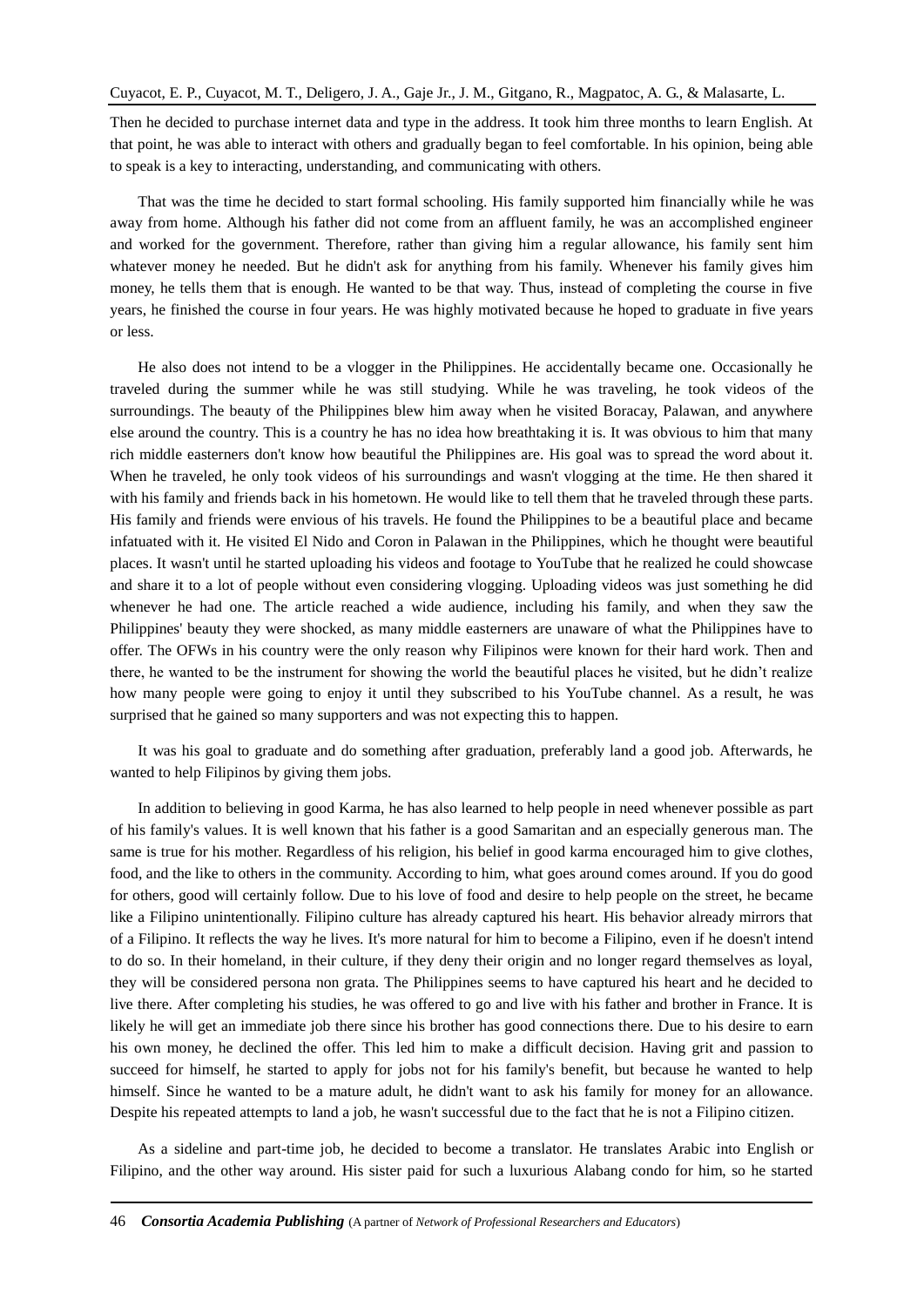moving out of the condo. By 2017, he was living in a small apartment in the south. It wasn't the best. From there, he went independent. Sometimes, he ran out of money, but he never asked his sister.

For him, becoming a Filipino citizen is an amazing experience. This made him feel good because he doesn't feel like a foreigner. Whenever he stopped somewhere, he spoke Tagalog even though Filipinos were laughing at him for doing so and giving him compliments like "Ah marunong ka pala" (Oh! You know Tagalog). During his interview with a vlogger, he was asked in Tagalog, "Anong nararamdaman mo ngayon?" (how are you feeling right now?). He uttered "Masaya" (happy). Having been with Filipino people made him feel happy, he added gratefully. Filipinas are cute to him, he added. He found them cute since he is used to being surrounded by tall people, such as his sisters, who are 6'5 and 6'1 respectively. The reason he liked cute women was that they were easy to hug and carry. His favorite features are women's lips, mouths, eyes, and faces. According to him, Filipinas are caring and supportive. Whenever someone is sick, they have medicine at their disposal.

In his view, the Philippines is his home not because of his life here. With over 40 employees working for him, he created jobs for Filipinos in this country. At the moment, he is working on a big project that will provide employment to many Filipinos. He will offer a great opportunity to the Filipino community, which will leave a lasting impact on them. Through his work, he provided them with a stable job. In the same way as the Filipinos, he wanted them not to be picky. Having worked as a kargador (hard labor) in the morning, a cashier in the afternoon, and a YouTuber at night. It was not an easy life. In the Philippines, all of his experiences were the product of his perseverance and determination, and he also wished to convey this to his employees. He would not be who he is today had it not been for his experiences in the Philippines. Realizing the need for personal support, he turns to the people around him. He experienced this at many points during his time as a student. He was desperate to talk to his family even via phone call, but he was unable to do so. Knowing the difficulties, he encountered alone and the pressure he encountered, he believes that only a few foreigners could do the same.

Furthermore, his main and vital goal is to be able to make a positive impact on a lot of people's lives. Over the past two years, he hired people for his company. People knew that if he went big, they too would. It provided them with opportunities. The employees have nothing but him so he could not just leave them behind, so he worked hard to grow the company to the benefit of everyone. He is already nearing the realization of his dream. Follow the waves wherever it takes him, especially on helping people to live their dreams as well. Follow the waves wherever it takes him, not driving a Ferrari. Choosing simplicity is his favorite way of living. Eventually, he plans to remain in the Philippines. As he feels the Philippines is his home, he has chosen to stay in the country. No matter what his nationality was, he felt at home. He certainly adapted to the environment. He was used to the Philippines' way of life. In his opinion, the people in the Philippines are very different from those elsewhere.

Even though he simply followed what his parents wanted him to do, he walked around Makati thinking, whatever happens, he will continue to walk proudly wherever his feet may bring him success. Then, now he can see that success means being with the people you love most (except family) and happy to be of service to them is fulfilling. According to him, the best part of Filipinos is their crazy nature, but in a positive way. As he walked down the street, Filipinos wanted to shout at him. Generally, Filipinos are friendly and playful. He enjoys being around Filipinos. He thinks they have the best personalities.

#### **4. Results**

There were several themes discussed in Bae's Narrative. Specifically, five themes were developed: Feelings of Loneliness and Isolation, adapting to the Culture, Financial Difficulty and Stability, Giving Back and Becoming a Filipino. In some instances, direct quotes of the participant are reported, except in making tense corrections.

## *4.1 Feelings of Loneliness and Isolation*

Bae narrated that he was separated from his family when he was just 18 years old. This was during the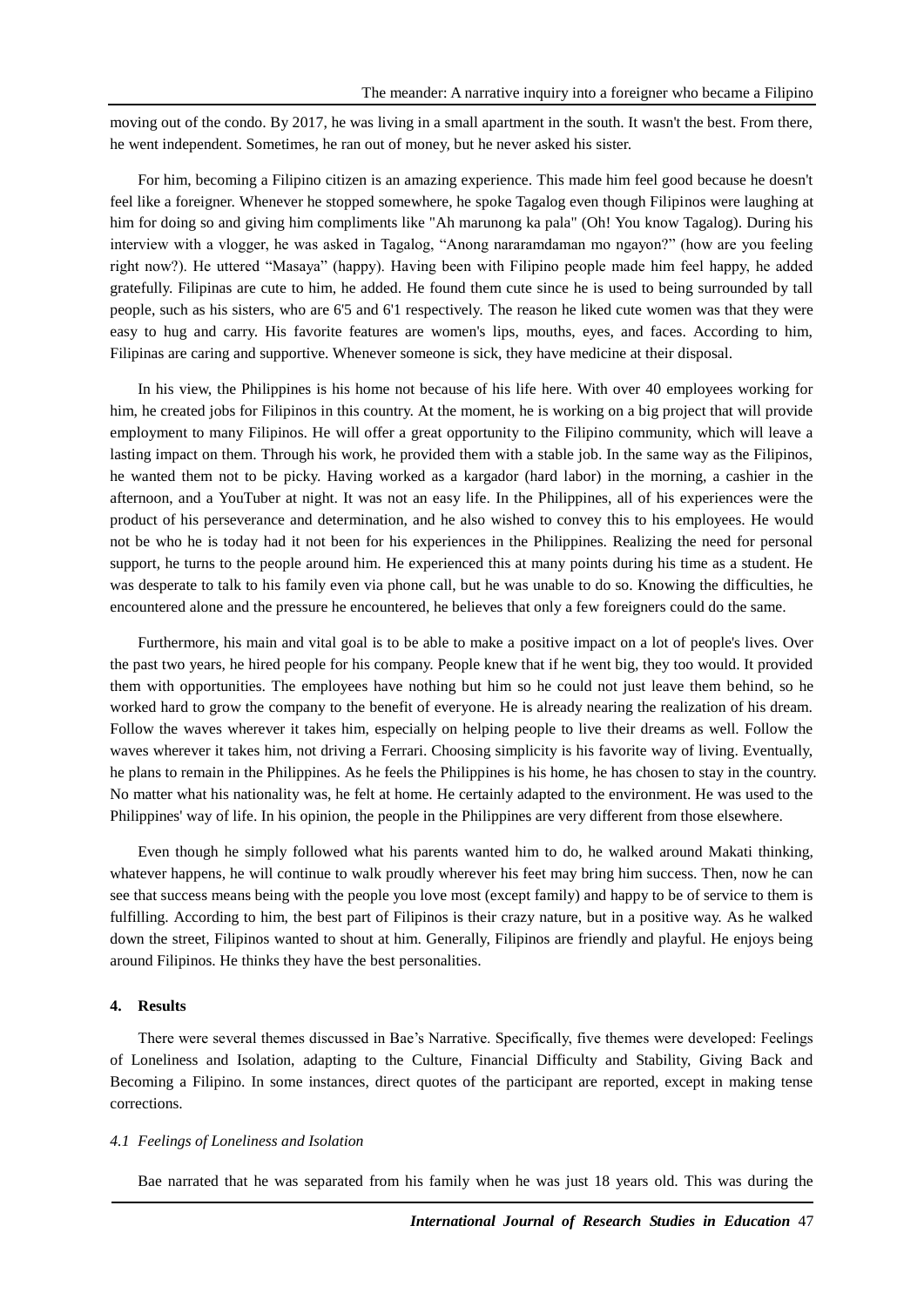outbreak of his homeland's Civil War in 2013. His family sent him to the Philippines for safety reasons while studying and learning English. It happened so quickly that when he got his visa, the following day he was already in the airport. He didn't even know where the Philippines was located. This is how he described the day he was separated from his family and his feeling of isolation.

*It was the first time being separated from my family. Currently, my family lives in different places. My dad and brother lived in France, my mom and sister in Saudi Arabia and I live in the Philippines. The last time I saw them was nine years ago. I do miss my family. There is no way I can tell you where the Philippines is. As a child, I did not travel abroad with my parents but they did. Growing up, I was a mama's boy. They just told me you're going to the Philippines. Here is your visa.*

Bae further added that he did not like the idea of living alone by himself. He narrated his feeling of being lonely and having not seen his parents and siblings in person. Bae shared,

*I cried. At first I objected. I said I couldn't live by myself. My father drove me to the airport. When I left, my mom was crying. That was nine years ago. We have not seen each other again.* 

Bae further expressed the desire to have someone to be around, especially when he experienced the pressure and hardship. He narrated the challenges of being away from the family and knowing nothing about anything.

*As it was my first time leaving my family, even the simple act of frying eggs was completely new to me. The first six months were very challenging. I cried almost every day. I requested that they book me back. It was hard. I don't think everybody will take what I took. The pressure and hardship. It's not easy at all. You're all by yourself. The reality kicks in when you feel that you need at least to talk to your family. And it happened to me many times before when I was a student. Even when I tried to call them I couldn't reach their phone so I was really alone.*

Bae added that he will only talk to his parents and siblings through video calls. He said that "I had them attend my graduation via video call." No one from his family was able to attend his graduation in person. It was really a difficult experience for him. But despite being alone he was able to finish his studies and graduated.

# *4.2 Adapting the Culture*

Bae shared that he experienced culture shock. He explained the disparity between his culture and that of the Philippines. When asked what shocked him about the culture. He replied,

*I'm not used to Filipino food. Bread and sandwiches are what I'm used to. Here it's all about rice. "Kanin" or rice is life. That's what has happened to me now. You must always give me rice. I don't eat without rice. I got culture shock to the point that I stopped eating. Also, I don't eat pork. When I go outside, I don't know which meat is pork or not. In addition, my English was not good. I have no idea what I am ordering and getting. Then I started going to a sari-sari store to buy soft drinks and biscuits. That was my meal for the day. My family did not know about it. I lost like 15 kilos of my weight.*

The fact that he settled on eating soft drinks and biscuits is hard to deal with but out of perseverance he stood still. He learned to eat Filipino foods later on as he stated:

*The first Filipino dish that I tried is tinolang manok. I love it. It was my number one. Some people say chicken adobo, they are wrong. Ever since I started exploring more, more and more Filipino foods. I was about to try chicken isao but I got scared one time because I found "dumi" sa loob. The weirdest thing I tried in Filipino food is not Balut. I don't eat them. It's fishball and kwikwik.*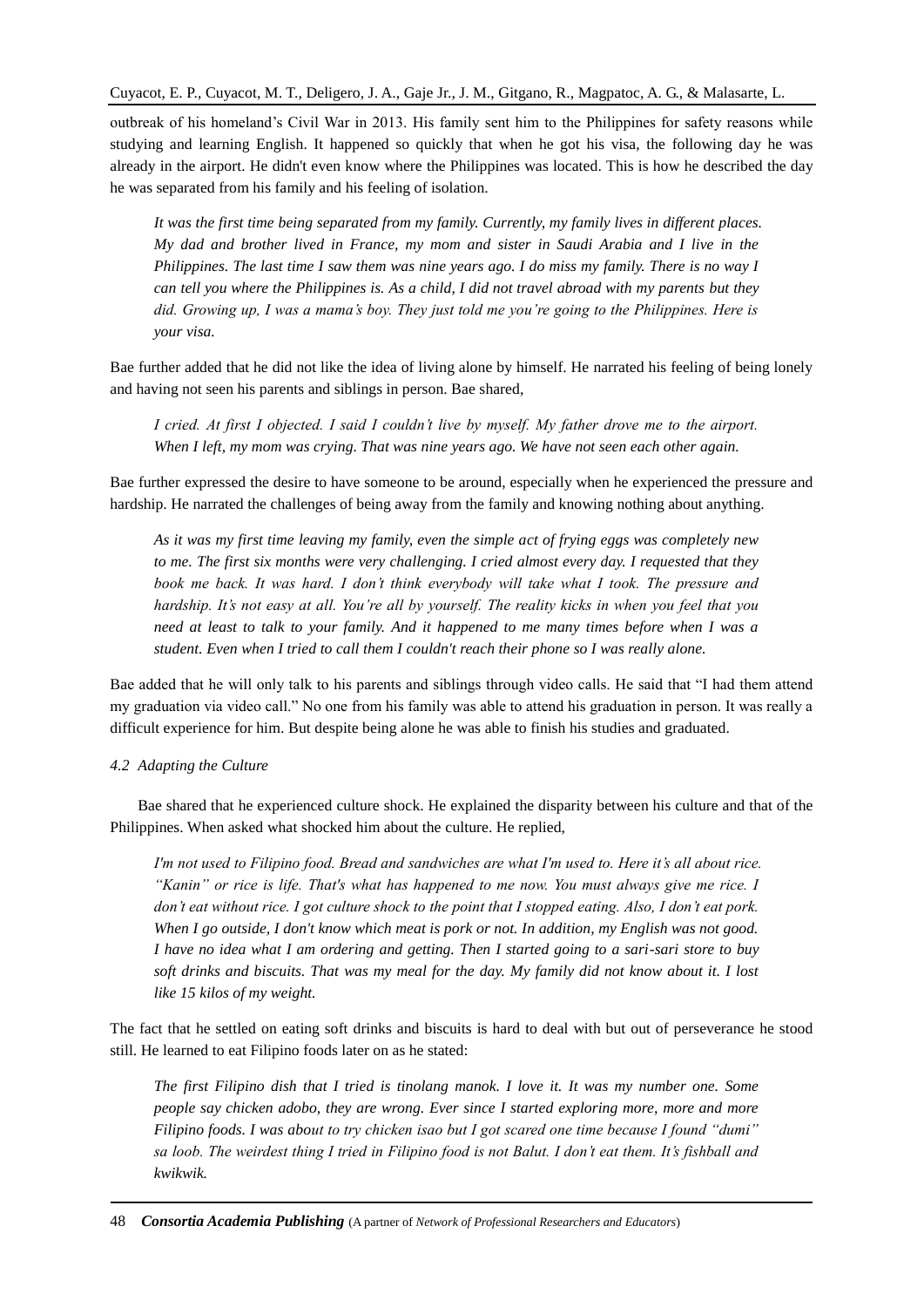Bae also described how difficult it was for him to communicate with people. He mentioned how he struggled to learn the English language as he narrated:

*As I began to learn English, no one helped me. I looked up English schools on Google. Because I lived in the south, the school which popped out is in Makati. I am from the south and am unfamiliar with transportation. I did not know how I reached the school until now. In Makati, I roamed around for hours looking for the school. I just have the address stored on my phone. For three months, I studied English. Because I was able to communicate with others, I began feeling comfortable. With the ability to speak, one can interact, understand, and communicate with others. That was the time I started school.*

His determination and perseverance to learn how to speak English gave him confidence and made him feel comfortable. These experiences helped him a lot in appreciating life and culture in the Philippines.

*4.3 Financial Difficulty and Stability*

While studying, Bae described how his family supports him financially. Without asking for more, he explained how he budgeted the money sent to him by his family. According to Bae:

*I have been supported by my family. I come from a well-off family back in my country. My father was a highly respected engineer. Previously, he worked for the government. But I'm not the type of person who depends on family. I don't ask for anything from them. My family should send me whatever money I need rather than sending me whatever allowance I want. I always tell them that whatever you give me is enough. That's not the kind of person I want to be. It is for this reason that my graduation was not delayed. The course I'm taking is five years long. In four years, I completed it. My goal was to graduate on time. I was really focused.*

Bae said that he wanted to become independent and was looking for a job to earn a living after graduation. He mentioned the difficulty of getting a job because of being a foreigner. He further added:

*I started applying for jobs not because my family expected me to work or because I needed a job, but because I wanted to be independent. I don't want to ask for money or allowance from my family. I want to become a grown up man. I tried to find a job, but was turned down because I am not a Filipino citizen. I was doing sidelines. Like translation because I speak Arabic, English and a little bit of Tagalog. So I do freelance work.* 

He described how he started living using his own resources and no longer depended on his parents and siblings. He added that he moved from a luxurious apartment to a small one. In the interview he said:

*I moved out of my condo because my sister was the one paying for a luxurious condo for me in Alabang. I moved out and I lived in a small apartment in the south in 2017. Not a good one hahaha. He said jokingly. I started becoming independent. I ran out of money but I never asked my sister.*

He narrated how he became a vlogger and it became a source of a living. He added that it was not his intention to become a vlogger. He said he had no idea at the beginning that what he was doing would make him who he is right now in the world of vlogging. He added that he was just taking pictures and videos of the places he visited and sharing them with his family and friends. He described his amazement and appreciation of the natural beauty of the Philippines. In his words he said:

*When I was still studying, I used to travel occasionally. During the summer or something like that. I take videos of my surroundings when I travel. I show the places I visit. I go to Boracay, Palawan and anywhere around the country. I was actually blown away by the beauty of the*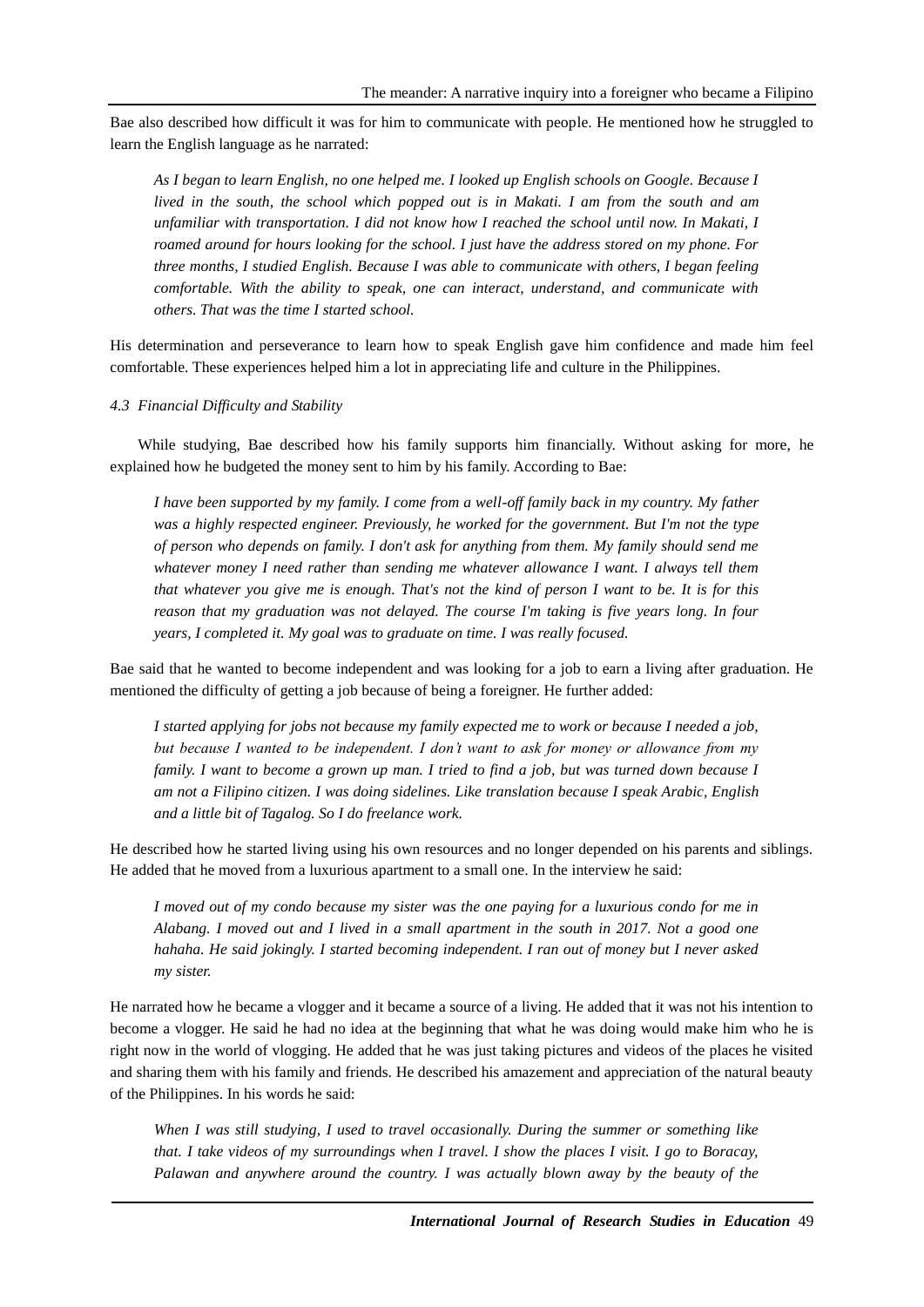*Philippines since I had no idea how gorgeous the country is before coming here. Honestly, most middle easterners have no idea how beautiful our country is. The Philippines has a beautiful side that many rich middle easterners do not know. I saw it myself. When I saw it, I wanted to show it to other people. I was not vlogging at the time, I was only taking videos of my surroundings when I was traveling. Then, I began sharing it with my family and friends in my homeland. I told them I had been to these beautiful places. Having traveled through this region, I would like to let them know. It's really nice here. I started falling in love with the Island.*

Bae showed excitement in the interview about his experience and what he saw in the places he visited. He added that the most beautiful places that he visited in the Philippines were El Nido and Coron in Palawan. He told in the interview how he started uploading videos on YouTube.

*So I discovered that I could upload the videos on youtube. I can show it to more people and share it with more people. So I started uploading on youtube but I was not vlogging because I was still a student then. I just upload whenever I have a video.* 

In the interview, Bae was really surprised how people appreciate and like what he is doing. He added, "I didn't expect it. I mean this because I was not really planning for this. I just have a dream to graduate and do something after graduation. "Bae explained that through his uploads, he wanted to show people the beauty of the Philippines that many rich middle easterners didn't know about.

*Many of the people, including my family, were shocked by what they saw. It is because not many middle easterners know much about the Philippines. They only knew we had a lot of OFWs who are Filipinos and really worked hard. I wanted to be the means to show the beautiful places I go to. I didn't know that people would like what I was doing. People started supporting me. More people even like the idea and like my video. They are asking me to upload more videos.*

Bae was shocked that his followers started growing. Currently, he has about 4.47 million followers and has uploaded more than 550 videos on YouTube. This opportunity gives him the financial stability to support himself as well as the people that worked for him.

# *4.4 Giving Back*

When asked about when he started giving back, Bae explained that it comes from his family values. He recounts that his family believed in good karma. He narrated:

*When I was growing up, my family had values. We believe in good Karma. Back home, my dad is known for that. He is a very generous person. As well as my mother. In my home country, we were like that. The belief in good Karma led to it. In our family, we always give away clothes, food, and other things because we believe in good karma. It doesn't matter what religion you follow. It's just that as you do good, good things come back to you.*

He added that because of his hard work and determination, he is able to help many Filipinos.

*Not only that I have a life here, I mean I created many jobs for many Filipinos. As of this moment, I have like 40 employees working for me. I'm currently working on a big project that will employ a lot of Filipinos. If it succeeds with me, it's going to be a big opportunity. It will have an impact on people if I'm able to provide jobs even for 40 people. At least I'm able to give them stable jobs. They go to work. I just want to tell you; you might see me anywhere. I could be a "kargador" in the morning, a youtuber in the evening. I could be a cashier in the afternoon. You see me all over the place and you'll be shocked because sometimes you might see me carrying boxes or not. So I work hard.*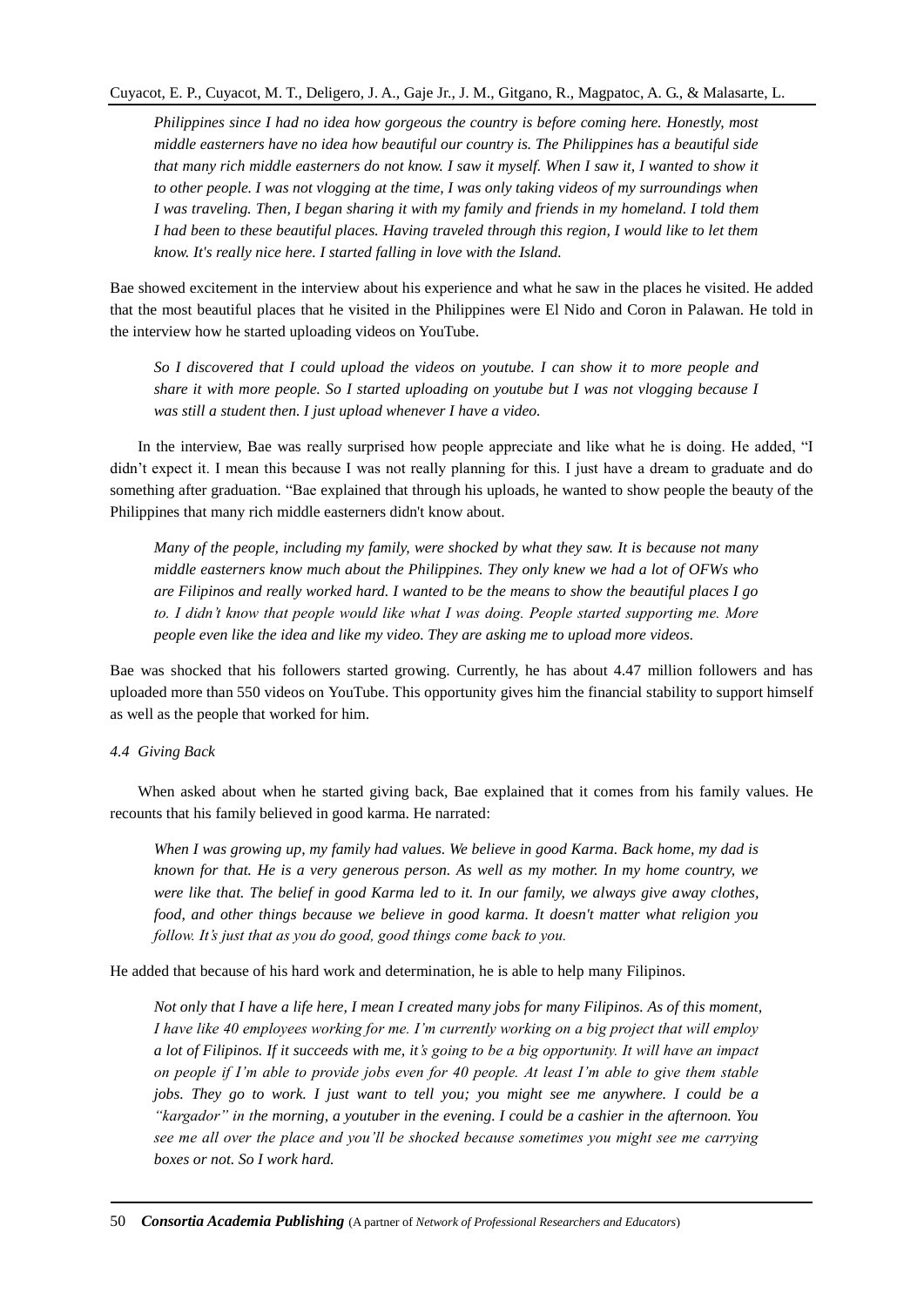He stated that "I wanted to feel good about myself. And that's the reason why I decided to come up with something to do with my own labor and my own work." He expressed with conviction the best thing that happened in his life. He narrates

*Best thing about my life right now is that I'm able to change the lives of many people. I have people who have worked for me for like 2 years and they know already if I go big, they go big. We go all together. So I'm giving them chances in life. They have nothing but my side. So I'm not just letting them go. I told them you know if we get big you're gonna be with me.*

# *4.5 Becoming a Filipino*

When asked why he loved the Philippines, he clarified about his being a true blooded Syrian, however he stated that it was his choice to become a Filipino citizen without disowning his citizenship. Bae relates it this way.

*First of all I will not deny the fact that I'm a full blooded foreigner. If you deny your origin, you are no longer loyal. And I fell in love with the Philippines. I chose to live here. After graduation, I was offered to go to France and live with my father and brother. I was offered an instant job because my brother has connections there. It was because of a desire to earn my own money that I refused. It was a tough decision for me to make. Unintentionally, I became like a Filipino because I love food. I already love the culture. I already act like one. I lived like one. So it's not that I intended to, like I want to be a Filipino or I want to be whatever. It just came naturally.*

For Bae, becoming a Filipino made him feel good. He said, "It's amazing of course. It's good. I mean for me; I don't feel that I am a foreigner. Until now, if I stop somewhere and I speak Tagalog, they laugh at me. They would say, "Ah marunong ka pala." He loved that people acknowledged him learning to speak Tagalog. When the host requested him to respond in Tagalog, he said, "let's try it." He was asked, "Anong nararamdaman mo ngayon?" He replied, "happy." The host laughedly replied, "that's in English." He replied, "masaya" which means "happy". He continued, "Masaya ako kasi kasama kayo." In the interview he claimed, "This is where I feel at home." When he was asked how long he would stay in the Philippines, he replied, "I think for good." Bae added:

*I feel like this is my home. This is where I belong. Even though whatever nationality you have, you will adapt. So this is what happened to me. I adapted to the lifestyle here. The "Mga Tao" or "The People" here, they're different from the "Mga Tao" in France than wherever you go. Mga Tao here, they're crazy. Some of them shout at me when they see me in the street."Mga Tao". I like that. They're not like the type of Mga Tao in France. They are friendly. And I love them. So "Mga Tao" here is the best "Mga Tao".*

When asked about his dreams now, he said, "My dream is already happening." He said that his dream is not driving luxurious cars. He added that, "I like to live simple, I like simplicity of life." In the interview he concluded," I love the Mga Tao here."

# **5. Discussion**

It is always a challenge to live in another country. Bae's personal development was influenced significantly by living in the Philippines - in a foreign language and culture. There is nothing wrong with the change. Nevertheless, this paper refutes the claim that one may completely forget the social conditions of their home country by permanently living in another country. In this story Bae categorically mentioned that he will never forget that he is from a foreign country. Although the change is never permanent, it is only oriented towards the desire that drove one into another country. From the Meander's tale, we can derive the following key points.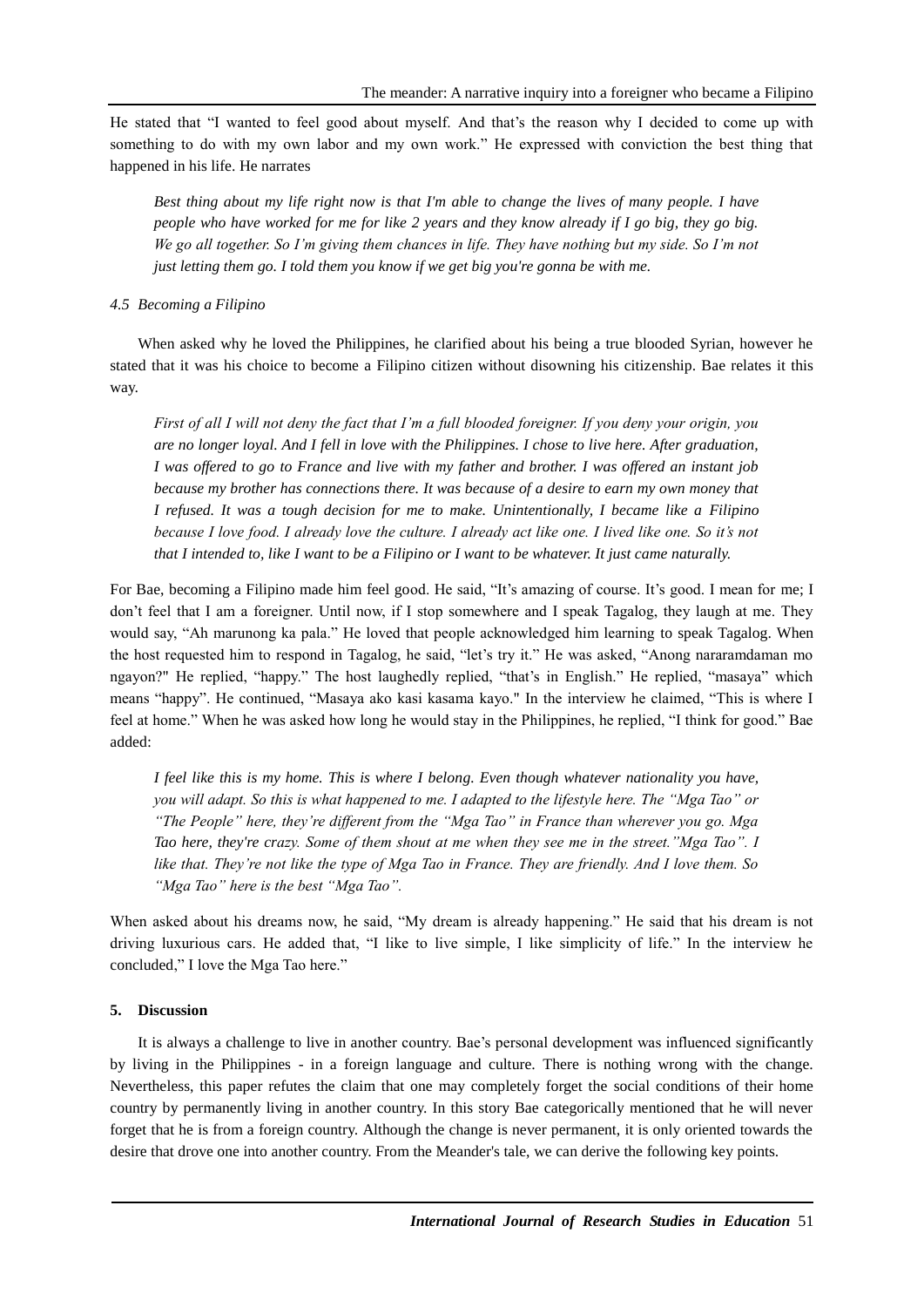### *5.1 Acculturation*

Throughout his cultural contact and exchange, Bae adopted specific values, traditions, ideas, beliefs and practices that were not originally his own, which one way or another changed his thinking process and caused him to make a conscious decision to engage in certain cultural practices. An experience like living in a foreign country can be extraordinary, but it can also have profound effects on your life. You need to be resilient in every challenge you encounter. Nevertheless, if you already understand the norms, then you will be compelled to embrace them and integrate them into your life. In similar fashion to Bae, he both preserved his original culture and adopted a new one. This is known as integration by code-switching or bicultural. Acculturation occurs when Bae misses home, considers his regular life away from home, and is comfortable remaining in the adopted environment. It's learning how to accept another type of society and culture into your daily life. Since you are living in a place with different customs and traditions from yours, you have to be able to develop yourself in unknown conditions. Embrace new friendships, learn about different viewpoints, accept different opinions and values, and take advantage of every opportunity to travel. Therefore, you will gain true knowledge and a new set of experiences.

### *5.2 Personal Independence or Self-Reliance*

The most significant effect of living away from home is the independent behavior that grows inside. You acquire a good and strong sense of responsibility by living apart from your family and earning out a living on your own. Being independent and responsible in life will enable you to accomplish every goal you desire. As we see in the Meander story, Bae's inner confidence shines through, he's being decisive even when he doesn't know how to speak English or Tagalog, and he recognized his own self-reliance not to let external factors dictate his happiness. By establishing honest relationships, he was able to earn without conforming to social expectations. Essentially, if you are in a foreign country, following your own ideas of truth, rather than relying on and following the ideas of others, will greatly improve your life.

#### *5.3 Coping Strategies*

In this story, Bae used a variety of coping strategies to manage the pain of being alone and separated from his parents and siblings. One strategy that he used was adaptive coping strategy. Bae narrated that he lost almost 15 kilograms of his weight because he is not used to eating Filipino foods. More so, that he has language difficulties in communicating what he wants to say. Losing weight made him realize that he needs to do something. This enabled him to try eating Filipino food. He managed to adjust and eventually adapt to the reality where is in. He confronted the problem head on in order to survive. Now, he can't anymore eat without rice. He even said that rice is life.

Acceptance was another coping strategy Bae used. It's an acknowledgement that something is as it is. It has happened and we cannot change it. He realized he must accept the circumstances as they are. Having to live his life is what he must do. Bae was able to prevent the strong pain of isolation from escalating to suffering by using this strategy. Despite all the struggles and challenges, Bae has overcome them because he avoids dwelling on feelings of loneliness and isolation. This method is referred to as avoidance coping. It is a maladaptive form of coping in which one changes their behavior to avoid thinking about, feeling, or doing difficult things. In this way, he was able to do his normal daily activities. Despite the fact that he has a lot on his plate, he managed to be on top of everything because he was focused on being successful at what he is doing.

#### *5.4 Social Responsibility*

A rewarding aspect of this story is that it advocates supporting social issues like unemployment. As part of his attempt to assist the "Mga Tao," Bae created his vlog and other small businesses that would give them work. In order to be successful in all activities he is involved in, he needs to build public trust as well as improve the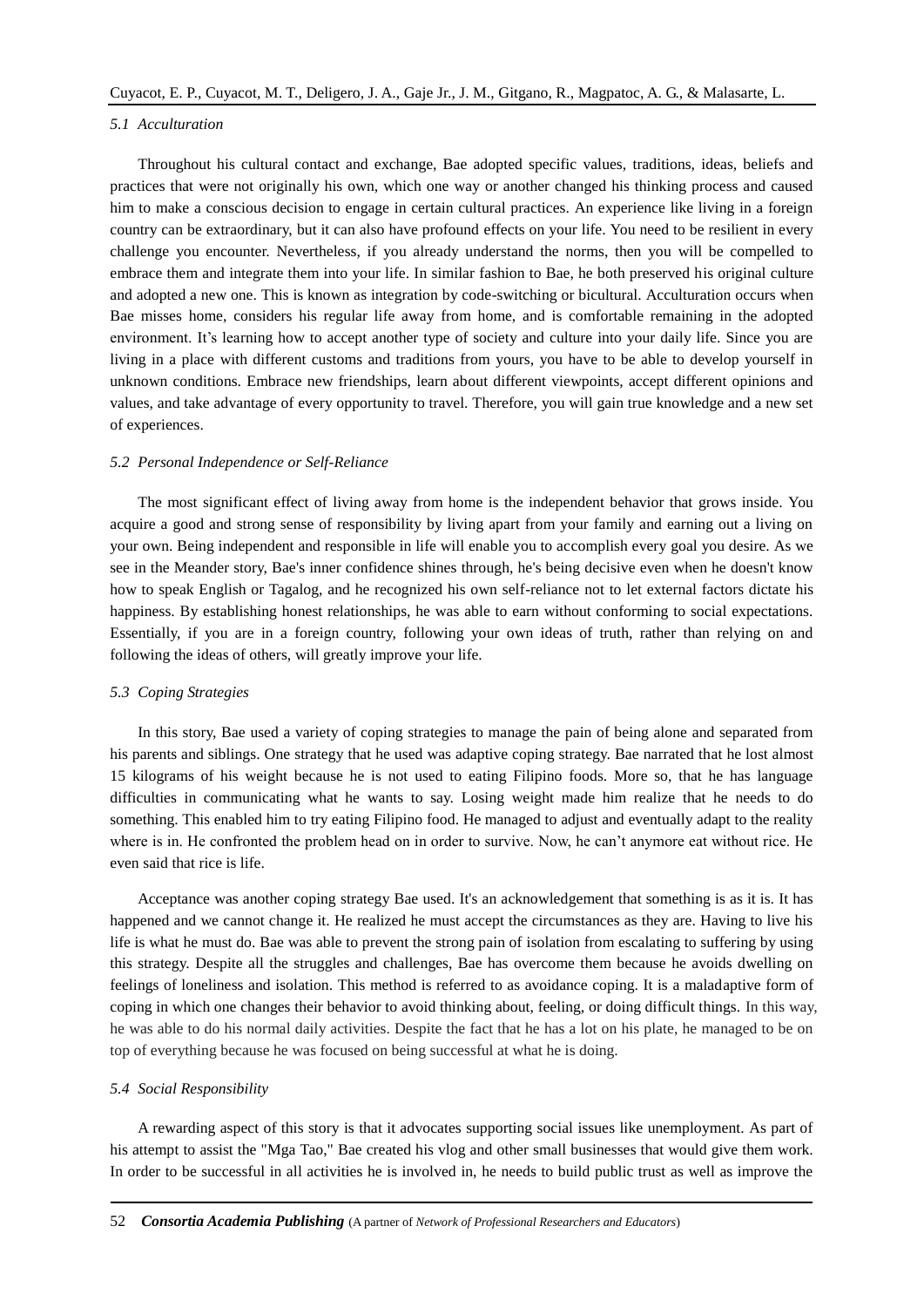environment he is in. In addition to providing work for the Filipinos, he also wishes to enhance positive relationships and improve the lives of the "Mga Tao" as his way of thanking them for their kindness. According to Bae, determination, hard work, loyalty, closeness, togetherness, and honesty will lead to good karma. Therefore, he wanted to show his gratitude to the people who welcomed him. Having done so, he understood that doing good deeds would bring prosperity, personal growth, and increased profits to him, as well as to the country and its citizens. Social responsibility is sometimes viewed as a positioning theory in which values, influences and ways of change may construct relationships and social representations.

# **6. Conclusion**

We conducted this study to investigate and understand the experiences and perspectives of a young Meander, Bae, who lived and studied in the Philippines. His story revealed how he struggled living alone and away from his parents and siblings. It highlighted his feelings of loneliness and isolation, financial struggles and difficulty in adjusting to Filipino culture. It further revealed that he was able to overcome all these challenges because of his resiliency, will and determination. He was determined to reach his goal to become independent. Living in the Philippines eventually made him feel and act like a Filipino. Being immersed in Filipino culture made him realize how much he is already a part of it. We are reminded by this story that you don't have to be Filipino by blood to be Filipino. From his experiences, it is clear that Bae is a Filipino more than a natural born citizen. He loves being a Filipino and the "Mga Tao".

## **7. References**

Boyes, A. (2013). *Avoidance coping: Avoidance coping plays an important role in common psychological problems*. Retrieved from

<https://www.psychologytoday.com/us/blog/in-practice/201305/avoidance-coping>

- Bruner, J. (1986). *Actual minds, possible words*. Cambridge, MA: Harvard University Press.
- Ching, G. S. (2021). Academic identity and communities of practice: Narratives of social science academics' career decisions in Taiwan. *Education Sciences, 11*(8), 388.
- Creswell, J. W. (2003). *Research design: Qualitative, quantitative, and mixed method approaches* (2nd ed.). Thousand Oaks, CA: Sage.
- Creswell, J. W. (2009). *Research design qualitative, quantitative, and mixed methods approaches* (3rd ed.). SAGE publications.
- Cun, A. (1970). Learning about the stories of children with refugee backgrounds through the lens of positioning theory: *Semantic scholar*. Retrieved from [https://www.semanticscholar.org/paper/Learning-About-the-Stories-of-Children-With-Refugee-Cun/9e6](https://www.semanticscholar.org/paper/Learning-About-the-Stories-of-Children-With-Refugee-Cun/9e6b0d39503e357d0d86cdb7833ee5aa3c0fee07) [b0d39503e357d0d86cdb7833ee5aa3c0fee07](https://www.semanticscholar.org/paper/Learning-About-the-Stories-of-Children-With-Refugee-Cun/9e6b0d39503e357d0d86cdb7833ee5aa3c0fee07)
- Gergen, K. J., & Gergen, M. M. (1986). Narrative form and the construction of psychological science. In Sarbin, T. R. (Ed.). *Narrative psychology: The storied nature of human conduct* (pp. 22-44). New York, NY: Praeger.
- Gonzaga, T. (2021). Why Basel chose to Become a Filipino| Toni Talks. *YouTube*. <https://www.youtube.com/watch?v=M0mxNVmlcoo>
- Han, L., Berry, J. W., & Zheng, Y. (2016). The relationship of acculturation strategies to resilience: The moderating impact of social support among Qiang ethnicity following the 2008 Chinese earthquake. *PloS one*. Retrieved from<https://www.ncbi.nlm.nih.gov/pmc/articles/PMC5065190/>
- Katalinic, N. (2015). *Acceptance a new way of coping*. <http://www.thinkclinicalpsychologists.com.au/2015/10/26/acceptance-a-new-way-of-coping/>
- Luo, M., Zhang, X., Peng, F., Zhao, J., & Deng, H. (2021). Predictors of acculturation attitude of international students in China. *PloS one*. Retrieved fro[m https://www.ncbi.nlm.nih.gov/pmc/articles/PMC8631655/](https://www.ncbi.nlm.nih.gov/pmc/articles/PMC8631655/)
- Mak, J., Zimmerman, C., & Roberts, B. Coping with migration-related stressors a qualitative study of Nepali male labour migrants. *BMC Public Health, 21*, 1131.<https://doi.org/10.1186/s12889-021-11192-y>